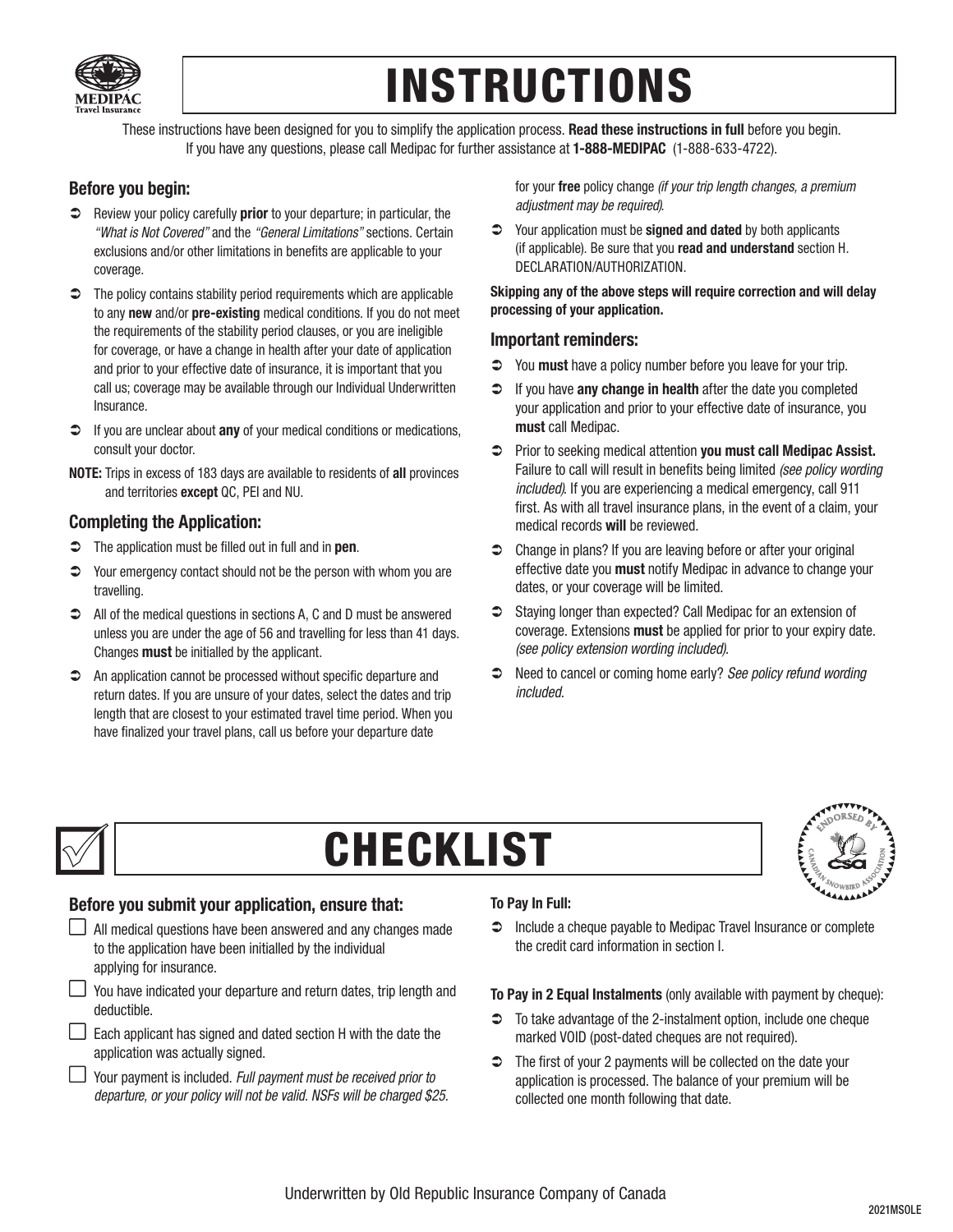

# **MEDIPAC** TRAVEL EMERGENCY MEDICAL INSURANCE MEDICAL INSURANCE APPLICATION 2021-2022

| If you are travelling for less than 41 days and you are under the age of 56, you do not have to complete sections A, C and D of this application.                 |                                                                                                                                                                                                                                                                                                                   |                         |                                                                                     |                              |                              |                                     |  |  |
|-------------------------------------------------------------------------------------------------------------------------------------------------------------------|-------------------------------------------------------------------------------------------------------------------------------------------------------------------------------------------------------------------------------------------------------------------------------------------------------------------|-------------------------|-------------------------------------------------------------------------------------|------------------------------|------------------------------|-------------------------------------|--|--|
| If you are uncertain of your answer to any of the medical questions, consult your doctor.                                                                         |                                                                                                                                                                                                                                                                                                                   |                         |                                                                                     |                              | <b>APPLICANT 1</b>           | <b>APPLICANT 2</b>                  |  |  |
| <b>A. ELIGIBILITY</b><br>Have you been diagnosed as having a terminal illness, been advised by a physician not to travel or do you have HIV, AIDS or AIDS-related |                                                                                                                                                                                                                                                                                                                   |                         |                                                                                     |                              | YES<br>NO.<br>N <sub>0</sub> | YES<br>NO.<br>YES<br>N <sub>0</sub> |  |  |
| $\mathbf{2}$                                                                                                                                                      | complex?                                                                                                                                                                                                                                                                                                          |                         |                                                                                     |                              |                              | N <sub>0</sub>                      |  |  |
|                                                                                                                                                                   | Have you been diagnosed with pulmonary fibrosis or interstitial lung disease?<br>Have you EVER had an organ or bone marrow transplant (excluding cornea or skin graft) or a blood disorder for which you have received                                                                                            |                         |                                                                                     |                              |                              | <b>YES</b>                          |  |  |
| 3                                                                                                                                                                 | stem cell treatment?                                                                                                                                                                                                                                                                                              |                         |                                                                                     | 3                            | N <sub>0</sub><br><b>YES</b> | <b>YES</b><br>N <sub>0</sub>        |  |  |
| 4                                                                                                                                                                 | During the 5 YEARS prior to the date of this application, have you been treated for, taken or been prescribed medication for, or been<br>diagnosed with lung cancer, metastatic cancer or two (2) or more cancers (excluding basal cell and squamous cell skin cancer)?                                           | 4                       | N <sub>0</sub>                                                                      | <b>YES</b><br>N <sub>0</sub> |                              |                                     |  |  |
| 5                                                                                                                                                                 | Do you HAVE a cardiac condition with an ejection fraction of LESS THAN 40% or a ventricular function grade of 3 or 4?                                                                                                                                                                                             |                         |                                                                                     | 5                            | N <sub>0</sub>               | <b>YES</b><br>N <sub>0</sub>        |  |  |
| 6                                                                                                                                                                 | Do you HAVE moderately severe or severe cardiac valve stenosis?                                                                                                                                                                                                                                                   |                         |                                                                                     | 6                            | N <sub>0</sub>               | <b>YES</b><br>N <sub>0</sub>        |  |  |
| 7                                                                                                                                                                 | Do you HAVE an aneurysm or dilated artery greater than 4.5 cm in size (diameter or width) which remains surgically untreated?                                                                                                                                                                                     |                         |                                                                                     | 7                            | <b>YES</b><br>N <sub>0</sub> | <b>YES</b><br>N <sub>0</sub>        |  |  |
| 8                                                                                                                                                                 | During the 6 MONTHS prior to the date of this application, have you:                                                                                                                                                                                                                                              |                         |                                                                                     |                              |                              |                                     |  |  |
|                                                                                                                                                                   | a undergone chemotherapy, immunotherapy or targeted therapy for cancer or malignant tumour(s)?                                                                                                                                                                                                                    |                         |                                                                                     | 8a                           | N <sub>0</sub>               | N <sub>0</sub><br><b>YES</b>        |  |  |
|                                                                                                                                                                   | <b>b</b> had surgery or stenting on <b>ANY</b> artery or cardiac pacemaker implant surgery?                                                                                                                                                                                                                       |                         |                                                                                     | 8b                           | N <sub>0</sub>               | <b>YES</b><br>N <sub>0</sub>        |  |  |
| 9                                                                                                                                                                 | During the 12 MONTHS prior to the date of this application have you:                                                                                                                                                                                                                                              |                         |                                                                                     |                              |                              |                                     |  |  |
|                                                                                                                                                                   | a had cardiac ablation, cardiac defibrillator implant surgery, coronary angioplasty and/or stent, coronary bypass surgery, cardiac valve<br>replacement or repair, had a heart attack or had an episode of congestive heart failure?                                                                              |                         |                                                                                     | 9a                           | N <sub>0</sub><br><b>YES</b> | <b>YES</b><br>N <sub>0</sub>        |  |  |
|                                                                                                                                                                   | <b>b</b> had a stroke, a transient ischemic attack (TIA) or a ministroke?                                                                                                                                                                                                                                         |                         |                                                                                     | 9b                           | N <sub>0</sub>               | N <sub>0</sub><br><b>YES</b>        |  |  |
|                                                                                                                                                                   | c had ANY chronic lung disease (including emphysema, chronic obstructive pulmonary disease [COPD], chronic bronchitis, reactive<br>airway disease or asthma) which caused you to be hospitalized for more than 24 consecutive hours, or for which you have taken or<br>been prescribed prednisone or Solu-Medrol? | 9c                      | N <sub>0</sub><br><b>YES</b>                                                        | <b>YES</b><br>N <sub>0</sub> |                              |                                     |  |  |
|                                                                                                                                                                   | d taken or been prescribed home oxygen for any reason?                                                                                                                                                                                                                                                            |                         |                                                                                     | <b>9d</b>                    | N <sub>0</sub>               | N <sub>0</sub><br><b>YES</b>        |  |  |
|                                                                                                                                                                   | e been hospitalized with COVID-19 in an intensive care unit (ICU)?                                                                                                                                                                                                                                                |                         |                                                                                     | 9e                           | N <sub>0</sub>               | <b>YES</b><br>N <sub>0</sub>        |  |  |
| f taken or been prescribed insulin or two (2) or more medications for diabetes AND medication for a heart condition? If medication is                             |                                                                                                                                                                                                                                                                                                                   |                         |                                                                                     |                              |                              | <b>YES</b><br>N <sub>0</sub>        |  |  |
|                                                                                                                                                                   | taken or prescribed for only one condition, answer "No" to this question. The term "medication" includes nitroglycerin in any form.                                                                                                                                                                               | 9f                      | N <sub>0</sub>                                                                      |                              |                              |                                     |  |  |
|                                                                                                                                                                   | IF YOU ANSWERED YES TO ANY QUESTION ABOVE, YOU ARE NOT ELIGIBLE.<br>IF YOU ANSWERED NO TO ALL QUESTIONS ABOVE, YOU ARE ELIGIBLE<br>GO<br>Call 1-877-888-5259 for our Individual Underwritten Insurance.<br>to purchase this plan. Please complete the application.                                                |                         |                                                                                     |                              |                              |                                     |  |  |
| <b>STOP</b>                                                                                                                                                       |                                                                                                                                                                                                                                                                                                                   |                         |                                                                                     |                              |                              |                                     |  |  |
|                                                                                                                                                                   |                                                                                                                                                                                                                                                                                                                   |                         |                                                                                     |                              |                              |                                     |  |  |
|                                                                                                                                                                   | <b>B. PERSONAL INFORMATION</b><br><b>APPLICANT 1</b>                                                                                                                                                                                                                                                              |                         | <b>APPLICANT 2</b>                                                                  |                              |                              | <b>Please Print</b>                 |  |  |
|                                                                                                                                                                   | <b>Given Name</b>                                                                                                                                                                                                                                                                                                 |                         | <b>Given Name</b>                                                                   |                              |                              |                                     |  |  |
| Date of                                                                                                                                                           | and Surname:                                                                                                                                                                                                                                                                                                      |                         | and Surname:<br>Date of                                                             |                              |                              |                                     |  |  |
|                                                                                                                                                                   | Birth: Day:<br>Month:<br>Year:<br>Have you received at least one dose of a                                                                                                                                                                                                                                        | Male $\Box$<br>Female I | Birth: Day:<br>Year:<br>Month:<br>Have you received at least one dose of a          |                              | Male $\Box$                  | Female L                            |  |  |
|                                                                                                                                                                   | COVID-19 vaccine?                                                                                                                                                                                                                                                                                                 | No l<br>Yes             | COVID-19 vaccine?                                                                   |                              | Yes<br>No                    |                                     |  |  |
|                                                                                                                                                                   | Have you smoked cigarettes in the<br>2 years prior to the date of this application?                                                                                                                                                                                                                               | No<br>Yes               | Have you smoked cigarettes in the<br>2 years prior to the date of this application? |                              | Yes                          | No L                                |  |  |
| Doctor's<br>Name:                                                                                                                                                 |                                                                                                                                                                                                                                                                                                                   | Phone:                  | Doctor's<br>Name:                                                                   |                              | Phone:                       |                                     |  |  |
| (if any):                                                                                                                                                         | Specialist's Name                                                                                                                                                                                                                                                                                                 | Phone:                  | Specialist's Name<br>(if any):                                                      |                              | Phone:                       |                                     |  |  |
| Specialty                                                                                                                                                         |                                                                                                                                                                                                                                                                                                                   |                         | Specialty<br>Type:                                                                  |                              |                              |                                     |  |  |
| Type:                                                                                                                                                             | <b>Emergency Contact Person</b>                                                                                                                                                                                                                                                                                   | Phone:                  | <b>Emergency Contact Person</b>                                                     |                              | Phone:                       |                                     |  |  |
|                                                                                                                                                                   | not travelling with you:                                                                                                                                                                                                                                                                                          |                         | not travelling with you:                                                            |                              |                              |                                     |  |  |
|                                                                                                                                                                   | <b>CANADIAN ADDRESS (Both Applicants)</b>                                                                                                                                                                                                                                                                         |                         | <b>OUT-OF-COUNTRY ADDRESS (Both Applicants, if applicable)</b>                      |                              |                              |                                     |  |  |
| & Number:                                                                                                                                                         | <b>Street Name</b>                                                                                                                                                                                                                                                                                                | Apt # or<br>Lot $#$ :   | <b>Street Name</b><br>& Number:                                                     |                              | Apt # or<br>Lot $#$ :        |                                     |  |  |
| City:                                                                                                                                                             | Province:                                                                                                                                                                                                                                                                                                         | Postal<br>Code:         | City:<br>State:                                                                     | Zip                          | Code:                        |                                     |  |  |
|                                                                                                                                                                   |                                                                                                                                                                                                                                                                                                                   |                         | E-mail:                                                                             |                              |                              |                                     |  |  |
| E-mail:<br>Phone:                                                                                                                                                 |                                                                                                                                                                                                                                                                                                                   | Cell:                   | Phone:                                                                              |                              | Cell:                        |                                     |  |  |

Please mail my insurance policy to my:  $\square$  Canadian Address  $\square$  Out-of-Country Address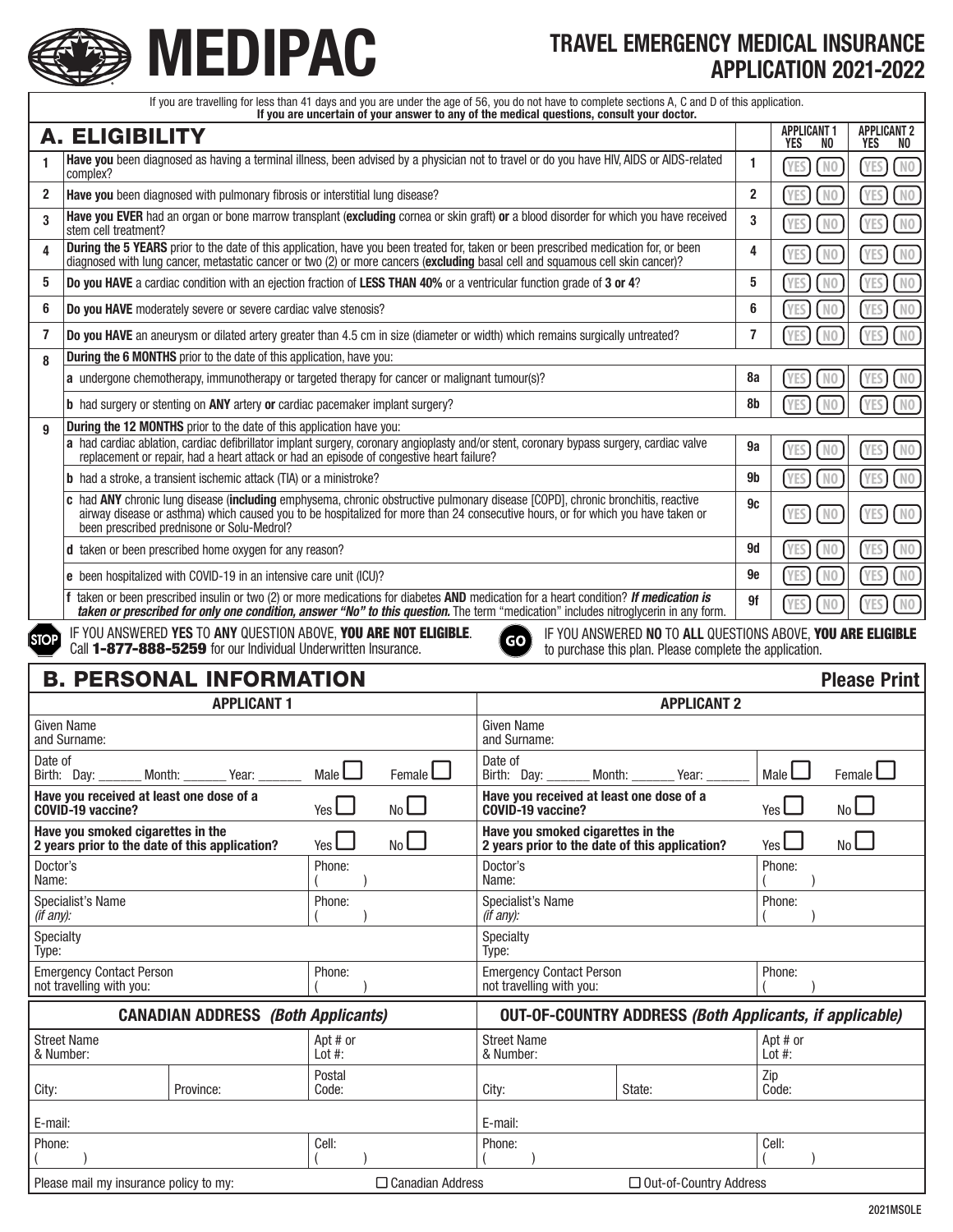|                | <b>C. RATE QUALIFICATION - PART 1</b>                                                                                                                                                                                                                                                                                                         |                         | <b>APPLICANT 1</b><br>YES<br>NO.        | <b>APPLICANT 2</b><br>YES<br>NO. |  |  |  |  |
|----------------|-----------------------------------------------------------------------------------------------------------------------------------------------------------------------------------------------------------------------------------------------------------------------------------------------------------------------------------------------|-------------------------|-----------------------------------------|----------------------------------|--|--|--|--|
| 1              | Have you EVER had congestive heart failure or heart surgery of ANY kind (including cardiac ablation, cardiac pacemaker/<br>defibrillator implant, coronary angioplasty and/or stent, coronary bypass surgery, cardiac valve replacement or repair)?                                                                                           | 1                       | N <sub>0</sub><br><b>YES</b>            | N <sub>0</sub><br><b>YES</b>     |  |  |  |  |
| $\mathbf{2}$   | During the 5 YEARS prior to the date of this application, have you been treated for, taken or been prescribed medication for, or been diagnosed with:                                                                                                                                                                                         |                         |                                         |                                  |  |  |  |  |
|                | a narrowing or blockage of ANY artery (including pulmonary embolism [PE], peripheral vascular disease [PVD] or carotid<br>stenosis), an aneurysm, pulmonary hypertension, a heart attack, ANY heart condition (including atrial fibrillation or<br>irregular heart beat) or angina? The term "medication" includes nitroglycerin in any form. | 2a                      | N <sub>0</sub><br><b>YES</b>            | N <sub>0</sub><br><b>YES</b>     |  |  |  |  |
|                | <b>b</b> chronic lung disease (including emphysema, chronic obstructive pulmonary disease [COPD] or chronic bronchitis)?                                                                                                                                                                                                                      | 2b                      | N <sub>0</sub>                          | N <sub>0</sub>                   |  |  |  |  |
|                | c a stroke, a transient ischemic attack (TIA), a ministroke or amaurosis fugax (excluding treatment with aspirin)?                                                                                                                                                                                                                            | 2c                      | $N0$                                    | N <sub>0</sub>                   |  |  |  |  |
| 3              | During the 3 YEARS prior to the date of this application, have you been treated for, taken or been prescribed medication for,<br>or been diagnosed with chronic bowel disease or disorder (including colitis, Crohn's disease, diverticulitis or irritable bowel<br>syndrome), pancreatitis or gastrointestinal bleeding?                     | 3                       | N <sub>0</sub><br><b>YES</b>            | N <sub>0</sub><br><b>YES</b>     |  |  |  |  |
| 4              | <b>During the 2 YEARS</b> prior to the date of this application, have you taken or been prescribed<br>two $(2)$ or more inhalers (including a rescue inhaler)?                                                                                                                                                                                | 4                       | N <sub>0</sub><br><b>YES</b>            | N <sub>0</sub><br><b>YES</b>     |  |  |  |  |
| 5              | During the 12 MONTHS prior to the date of this application, have you been treated for, taken or been prescribed medication<br>for, or been diagnosed with cancer or malignant tumour(s) (excluding basal cell and squamous cell skin cancer)? The term<br>"medication" excludes tamoxifen and ANY other hormone treatment.                    | 5                       | N <sub>0</sub><br><b>YES</b>            | N <sub>0</sub><br><b>YES</b>     |  |  |  |  |
| 6              | <b>During the 3 MONTHS</b> prior to the date of this application, have you taken or been prescribed:                                                                                                                                                                                                                                          |                         |                                         |                                  |  |  |  |  |
|                | a corticosteroids (including prednisone and Solu-Medrol) for more than 15 days (excluding inhalers, topical medications<br>and eye drops)?                                                                                                                                                                                                    | 6a                      | <b>YES</b><br>N <sub>0</sub>            | N <sub>0</sub><br><b>YES</b>     |  |  |  |  |
|                | <b>b a total of 3 or more</b> medications for diabetes (including glucose intolerance), hypertension (high blood pressure) or both?<br>The term "medication" includes diuretics (water pills).                                                                                                                                                | 6b                      | N <sub>0</sub><br><b>YES</b>            | N <sub>0</sub>                   |  |  |  |  |
| $\overline{7}$ | Have you been diagnosed with Lou Gehrig's disease (ALS), muscular dystrophy, myasthenia gravis, cerebral palsy, multiple<br>sclerosis or dementia (including Alzheimer's disease)?                                                                                                                                                            | $\overline{7}$          | N <sub>0</sub><br><b>YES</b>            | N <sub>0</sub>                   |  |  |  |  |
| 8              | Do you HAVE reduced kidney function with an eGFR of less than 45 or cirrhosis of the liver?                                                                                                                                                                                                                                                   | 8                       | N <sub>0</sub><br><b>YES</b>            | N <sub>0</sub>                   |  |  |  |  |
| 9              | Do you HAVE diabetes requiring insulin?                                                                                                                                                                                                                                                                                                       | 9                       | <b>YES</b><br>N <sub>0</sub>            | N <sub>0</sub>                   |  |  |  |  |
|                | <b>D. RATE QUALIFICATION - PART 2</b>                                                                                                                                                                                                                                                                                                         |                         | <b>APPLICANT 1</b><br><b>YES</b><br>NO. | <b>APPLICANT 2</b><br>YES<br>NO. |  |  |  |  |
| 1.             | Have you EVER had narrowing or blockage of ANY artery (including pulmonary embolism [PE], peripheral vascular disease<br>[PVD] or carotid stenosis), an aneurysm, pulmonary hypertension, a heart attack, ANY heart condition (including atrial<br>fibrillation or irregular heart beat) or angina?                                           | 1                       | N <sub>0</sub><br><b>YES</b>            | N <sub>0</sub>                   |  |  |  |  |
| $\mathbf{2}$   | Have you EVER had a stroke, a transient ischemic attack (TIA) or a ministroke?                                                                                                                                                                                                                                                                | $\overline{\mathbf{2}}$ | N <sub>0</sub><br>YES                   | N <sub>0</sub>                   |  |  |  |  |
| 3              | Do you HAVE diabetes (including glucose intolerance) requiring medication?                                                                                                                                                                                                                                                                    | 3                       | N <sub>0</sub><br><b>YES</b>            | <b>YES</b>                       |  |  |  |  |
| 4              | During the 2 YEARS prior to the date of this application, have you been treated for, taken or been prescribed medication for, or been diagnosed with:                                                                                                                                                                                         |                         |                                         |                                  |  |  |  |  |
|                | a a blood disorder by an Internist or a Hematologist?                                                                                                                                                                                                                                                                                         | 4a                      | N <sub>0</sub>                          | NO.                              |  |  |  |  |
|                | b epilepsy or any other seizure disorder (including an untreated episode)?                                                                                                                                                                                                                                                                    | 4b                      | N <sub>0</sub>                          | N <sub>0</sub>                   |  |  |  |  |
|                | c Parkinson's disease?                                                                                                                                                                                                                                                                                                                        | 4c                      | N <sub>0</sub>                          | N <sub>0</sub>                   |  |  |  |  |
|                | d transient global amnesia?                                                                                                                                                                                                                                                                                                                   | 4d                      | N <sub>0</sub>                          | N <sub>0</sub>                   |  |  |  |  |
| 5              | During the 12 MONTHS prior to the date of this application, have you had a fainting spell or a syncopal episode?                                                                                                                                                                                                                              | 5                       | N <sub>0</sub>                          | N <sub>0</sub>                   |  |  |  |  |
| 6              | During the 3 MONTHS prior to the date of this application, have you taken or been prescribed:                                                                                                                                                                                                                                                 |                         |                                         |                                  |  |  |  |  |
|                | a anticoagulants (blood thinners) or antiplatelets (excluding aspirin)?                                                                                                                                                                                                                                                                       | 6a                      | N <sub>0</sub><br><b>YES</b>            | NO.                              |  |  |  |  |
|                | <b>b</b> Lasix or furosemide?                                                                                                                                                                                                                                                                                                                 | 6b                      | N <sub>0</sub>                          | NΟ                               |  |  |  |  |
|                | c any immunosuppressive drugs (excluding methotrexate)?                                                                                                                                                                                                                                                                                       | 6c                      | N <sub>0</sub>                          | N <sub>0</sub>                   |  |  |  |  |
|                | <b>WHICH PLAN DO YOU QUALIFY FOR?</b>                                                                                                                                                                                                                                                                                                         |                         |                                         |                                  |  |  |  |  |

### If you answered NO to ALL of the questions in section C and D, If you answered NO to ALL of the questions in section C but YES to ANY of the questions in section D, If you answered YES to ANY of the questions in section C, YOU QUALIFY FOR THE PREFERRED PLUS PLAN YOU QUALIFY FOR THE PREFERRED PLAN YOU QUALIFY FOR THE STANDARD PLAN



NEED HELP? Call 1-888-MEDIPAC

Underwritten by Old Republic Insurance Company of Canada Administered by Medipac International Inc.

1-888-633-4722 •(416) 441-7070 in the GTA • Fax # (416) 441-7030 Medipac Travel Insurance, 180 Lesmill Road, Toronto, ON M3B 2T5 • www.medipac.com

2021MSOLE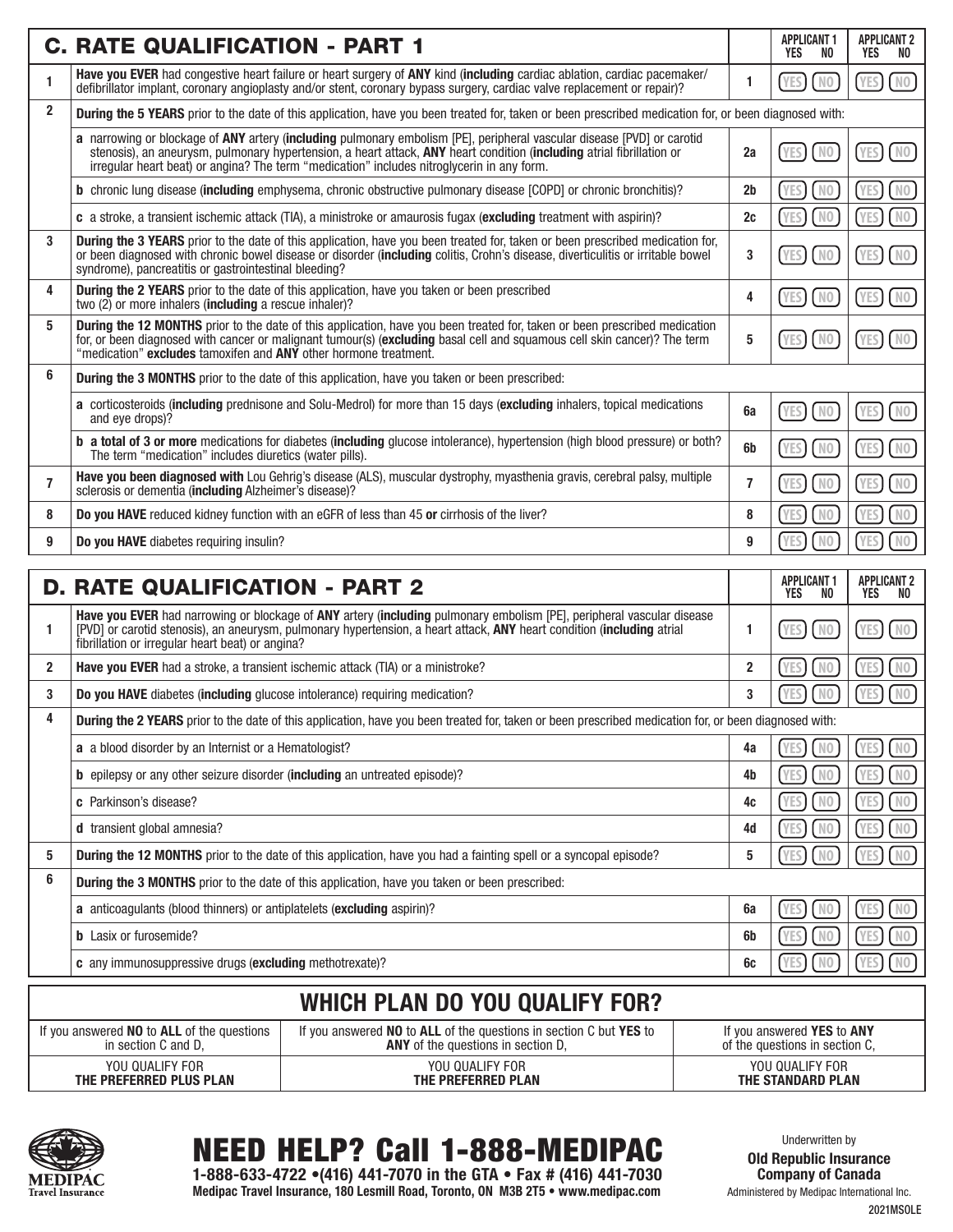| <b>E. TRAVEL INFORMATION</b>                                                                                                                                                                                                                                                                                                                                     |                                                                                                                                                                                                                                                                                 |                          |                                               |                                                                                                                      |                                                                                                                                                       |                         |                          |                                               |
|------------------------------------------------------------------------------------------------------------------------------------------------------------------------------------------------------------------------------------------------------------------------------------------------------------------------------------------------------------------|---------------------------------------------------------------------------------------------------------------------------------------------------------------------------------------------------------------------------------------------------------------------------------|--------------------------|-----------------------------------------------|----------------------------------------------------------------------------------------------------------------------|-------------------------------------------------------------------------------------------------------------------------------------------------------|-------------------------|--------------------------|-----------------------------------------------|
| If you are taking multiple trips, provide details on a separate piece of paper.                                                                                                                                                                                                                                                                                  |                                                                                                                                                                                                                                                                                 |                          |                                               |                                                                                                                      |                                                                                                                                                       |                         |                          |                                               |
| <b>APPLICANT 1</b>                                                                                                                                                                                                                                                                                                                                               | <b>SINGLE TRIP DETAILS</b><br><b>APPLICANT 2</b>                                                                                                                                                                                                                                |                          |                                               |                                                                                                                      |                                                                                                                                                       |                         |                          |                                               |
|                                                                                                                                                                                                                                                                                                                                                                  |                                                                                                                                                                                                                                                                                 |                          |                                               | Must be completed even if topping up.                                                                                |                                                                                                                                                       |                         |                          |                                               |
| Date of Departure:                                                                                                                                                                                                                                                                                                                                               |                                                                                                                                                                                                                                                                                 |                          | Day: _______ Month: _______ Year: _______     | $\Box$ Same as applicant 1<br>Date of Departure:                                                                     |                                                                                                                                                       |                         |                          | Day: _______ Month: _______ Year: ______      |
| <b>Scheduled Return Date:</b>                                                                                                                                                                                                                                                                                                                                    |                                                                                                                                                                                                                                                                                 |                          | Day: _______ Month: _______ Year:             | Scheduled Return Date:                                                                                               |                                                                                                                                                       |                         |                          | Day: _______ Month: _______ Year: _______     |
| If you have other Insurance with similar out-of-country benefits, provide details. Must be completed<br>if topping up, or applying for Federal Superannuate Credit.<br><b>OTHER INSURANCE COVERAGE</b>                                                                                                                                                           |                                                                                                                                                                                                                                                                                 |                          |                                               |                                                                                                                      |                                                                                                                                                       |                         |                          |                                               |
|                                                                                                                                                                                                                                                                                                                                                                  | I am a Superannuate and I request that my policy be issued with a deductible<br>I am a <b>Superannuate</b> and I request that my policy be issued with a deductible<br>of \$500,000 CAD for the first 40 days of my trip.<br>of \$500,000 CAD for the first 40 days of my trip. |                          |                                               |                                                                                                                      |                                                                                                                                                       |                         |                          |                                               |
| I am <b>topping up</b> my other insurance and request that<br>my Medipac Effective Date be: Day:____ Month:____Year:____                                                                                                                                                                                                                                         |                                                                                                                                                                                                                                                                                 |                          |                                               |                                                                                                                      | I am topping up my other insurance and request that<br>my Medipac Effective Date be: Day:____ Month:____Year:____                                     |                         |                          |                                               |
| Name of Plan:                                                                                                                                                                                                                                                                                                                                                    | Number of days covered:                                                                                                                                                                                                                                                         |                          |                                               | Name of Plan:                                                                                                        |                                                                                                                                                       | Number of days covered: |                          |                                               |
| <b>Insurance Company:</b>                                                                                                                                                                                                                                                                                                                                        |                                                                                                                                                                                                                                                                                 |                          | $\Box$ Single Coverage $\Box$ Family Coverage | Insurance Company:                                                                                                   |                                                                                                                                                       |                         |                          | $\Box$ Single Coverage $\Box$ Family Coverage |
| Policy #:                                                                                                                                                                                                                                                                                                                                                        | Certificate #                                                                                                                                                                                                                                                                   |                          |                                               | Policy #:                                                                                                            |                                                                                                                                                       | Certificate #           |                          |                                               |
|                                                                                                                                                                                                                                                                                                                                                                  |                                                                                                                                                                                                                                                                                 |                          |                                               | <b>NUMBER OF DAYS APPLIED FOR (see rate tables for trip lengths)</b>                                                 |                                                                                                                                                       |                         |                          |                                               |
| $\overline{3}\ \overline{6}\ \overline{9}\ \overline{12}\ \overline{15}\ \overline{18}\ \overline{21}\ \overline{24}\ \overline{27}\ \overline{30}\ \overline{33}\ \overline{36}\ \overline{40}\ \overline{50}\ \overline{60}\ \overline{66}\ \overline{75}$<br>82   90   96   105   112   120   126   135   142   150   156   165   175   183   190   200   212 |                                                                                                                                                                                                                                                                                 |                          |                                               |                                                                                                                      | 3 6 9 12 15 18 21 24 27 30 33 36 40 50 60 66 75<br>[82] [90] [96] [105] [112] [120] [126] [135] [142] [150] [156] [165] [175] [183] [190] [200] [212] |                         |                          |                                               |
|                                                                                                                                                                                                                                                                                                                                                                  |                                                                                                                                                                                                                                                                                 |                          |                                               | <b>ANNUAL ADD-ON</b>                                                                                                 |                                                                                                                                                       |                         |                          |                                               |
| am purchasing the Annual Add-on:                                                                                                                                                                                                                                                                                                                                 | $\Box$ 23-day                                                                                                                                                                                                                                                                   |                          | 33-day                                        |                                                                                                                      | I am purchasing the Annual Add-on:                                                                                                                    | $\Box$ 23-day           |                          | $33$ -day                                     |
| $\Box$ A. to start on my Effective Date of Insurance, <b>OR</b>                                                                                                                                                                                                                                                                                                  |                                                                                                                                                                                                                                                                                 |                          |                                               |                                                                                                                      | $\Box$ A. to start on my Effective Date of Insurance, OR                                                                                              |                         |                          |                                               |
|                                                                                                                                                                                                                                                                                                                                                                  | B. to start on Day:_____ Month:_____ Year:_____<br>$\Box$ B. to start on Day: _____ Month: _____ Year: _____                                                                                                                                                                    |                          |                                               |                                                                                                                      |                                                                                                                                                       |                         |                          |                                               |
| You must buy a minimum 22-24 day trip to purchase the 23-day Annual Add-on or a minimum 31-33 day trip to purchase the 33-day Annual Add-on.                                                                                                                                                                                                                     |                                                                                                                                                                                                                                                                                 |                          |                                               | For Option B, this date must be between the date your application is processed and your Effective Date of Insurance. |                                                                                                                                                       |                         |                          |                                               |
|                                                                                                                                                                                                                                                                                                                                                                  |                                                                                                                                                                                                                                                                                 |                          |                                               | <b>MedipacMAX / MedipacPLUS</b>                                                                                      |                                                                                                                                                       |                         |                          |                                               |
| <b>Add MedipacMAX</b><br>Add MedipacPLUS                                                                                                                                                                                                                                                                                                                         |                                                                                                                                                                                                                                                                                 |                          |                                               | Add MedipacMAX                                                                                                       |                                                                                                                                                       | Add MedipacPLUS         |                          |                                               |
| <b>F. PREMIUM CALCULATION</b>                                                                                                                                                                                                                                                                                                                                    |                                                                                                                                                                                                                                                                                 |                          |                                               |                                                                                                                      |                                                                                                                                                       |                         |                          |                                               |
| □ Preferred PLUS □ Preferred<br><b>Rate Category:</b>                                                                                                                                                                                                                                                                                                            |                                                                                                                                                                                                                                                                                 |                          | $\sqrt{\Box$ Standard                         | Rate Category:                                                                                                       | □ Preferred PLUS                                                                                                                                      | $\Box$ Preferred        |                          | $\sqrt{\square}$ Standard                     |
| <b>Select USD Deductible:</b><br>ס\$⊡<br>$\square$ \$99                                                                                                                                                                                                                                                                                                          | $\square$ \$1,000                                                                                                                                                                                                                                                               | $\square$ \$5,000        | $\square$ \$10,000                            | <b>Select USD Deductible:</b>                                                                                        | $\square$ \$0<br>$\square$ \$99                                                                                                                       | $\square$ \$1,000       | $\square$ \$5,000        | $\square$ \$10,000                            |
| Age at Departure:                                                                                                                                                                                                                                                                                                                                                |                                                                                                                                                                                                                                                                                 |                          |                                               | Age at Departure:                                                                                                    |                                                                                                                                                       |                         |                          |                                               |
| Single Trip Rate for Applicant 1:                                                                                                                                                                                                                                                                                                                                |                                                                                                                                                                                                                                                                                 |                          |                                               | Single Trip Rate for Applicant 2:                                                                                    |                                                                                                                                                       |                         |                          |                                               |
| <b>SUBTRACT</b> Total discount (including<br>5% COVID-19 vaccine discount):<br>$)$ %                                                                                                                                                                                                                                                                             |                                                                                                                                                                                                                                                                                 |                          |                                               | <b>SUBTRACT</b> Total discount (including<br>5% COVID-19 vaccine discount):<br>$)$ %                                 |                                                                                                                                                       | -                       |                          |                                               |
| ADD Annual Add-on Rate (if applicable):                                                                                                                                                                                                                                                                                                                          |                                                                                                                                                                                                                                                                                 |                          |                                               | ADD Annual Add-on Rate (if applicable):                                                                              |                                                                                                                                                       |                         | $\ddot{}$                |                                               |
| <b>Rate Subtotal:</b><br>$=$                                                                                                                                                                                                                                                                                                                                     |                                                                                                                                                                                                                                                                                 |                          |                                               | <b>Rate Subtotal:</b>                                                                                                |                                                                                                                                                       | $=$                     |                          |                                               |
| ADD 10% if taking a \$0 Deductible:<br>$^{+}$                                                                                                                                                                                                                                                                                                                    |                                                                                                                                                                                                                                                                                 |                          |                                               | ADD 10% if taking a \$0 Deductible:                                                                                  |                                                                                                                                                       | $^{+}$                  |                          |                                               |
| Subtotal:<br>$=$                                                                                                                                                                                                                                                                                                                                                 |                                                                                                                                                                                                                                                                                 |                          |                                               | Subtotal:                                                                                                            |                                                                                                                                                       |                         | $=$                      |                                               |
| ADD 20% if you have smoked cigarettes in the 2 years<br>$\ddot{}$<br>prior to the date of this application:                                                                                                                                                                                                                                                      |                                                                                                                                                                                                                                                                                 |                          |                                               | ADD 20% if you have smoked cigarettes in the 2 years<br>$^{+}$<br>prior to the date of this application:             |                                                                                                                                                       |                         |                          |                                               |
| <b>SUBTRACT</b> Federal Superannuate Credit <i>(if applicable)</i> :                                                                                                                                                                                                                                                                                             |                                                                                                                                                                                                                                                                                 | $\overline{\phantom{0}}$ |                                               | <b>SUBTRACT</b> Federal Superannuate Credit <i>(if applicable):</i>                                                  |                                                                                                                                                       |                         | $\overline{\phantom{0}}$ |                                               |
| or \$59 for MedipacPLUS:                                                                                                                                                                                                                                                                                                                                         | ADD \$147 for MedipacMAX (recommended)<br>ADD \$147 for MedipacMAX (recommended)<br>$+$<br>$\ddot{}$<br>or \$59 for MedipacPLUS:                                                                                                                                                |                          |                                               |                                                                                                                      |                                                                                                                                                       |                         |                          |                                               |
| <b>Total Premium for Applicant 1:</b>                                                                                                                                                                                                                                                                                                                            |                                                                                                                                                                                                                                                                                 | $=$                      |                                               | <b>Total Premium for Applicant 2:</b>                                                                                |                                                                                                                                                       |                         | $=$                      |                                               |

| <b>G. PAYMENT OPTION</b>                                                                                      | <b>Premiums are in Canadian dollars</b>                                                                                                                                                       |
|---------------------------------------------------------------------------------------------------------------|-----------------------------------------------------------------------------------------------------------------------------------------------------------------------------------------------|
| $\Box$ OPTION 1: Pay in Full.                                                                                 | <b>OPTION 2: Pay in 2 Equal Instalments.</b> See instructions for details.                                                                                                                    |
| Make your cheque payable to Medipac Travel Insurance<br>or fill out the credit card information in section I. | 50% of your premium will be collected on the date your application is processed; the balance will be<br>collected one month following that date. Include a VOID cheque with your application. |